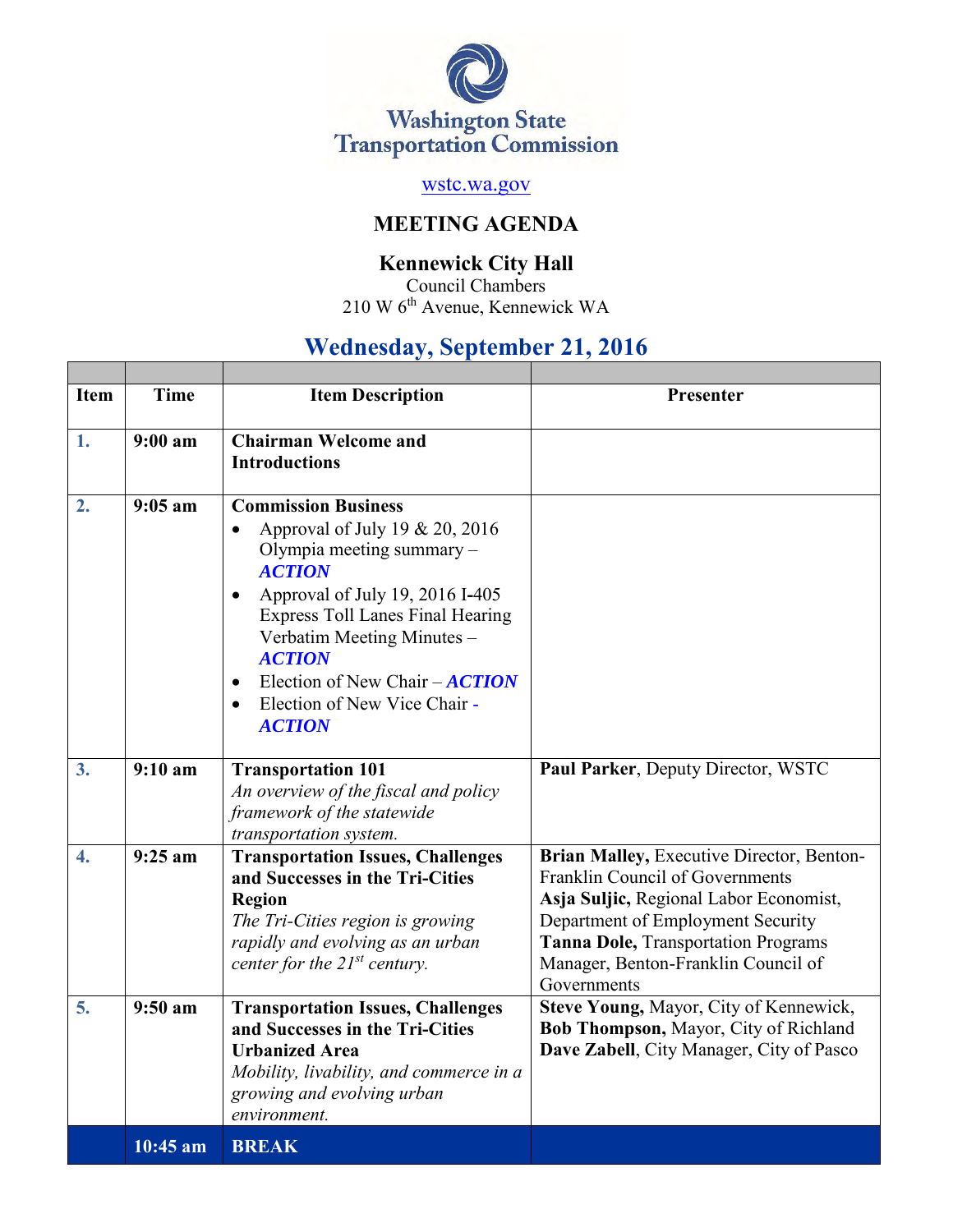| 6.<br>7. | $11:00$ am<br>11:30 am   | <b>Rural Transportation Issues,</b><br><b>Challenges and Successes</b><br>All-weather roads, freight,<br>connectivity, and funding challenges<br>in the rural environment.<br><b>Public Transportation Issues,</b><br><b>Challenges and Accomplishments</b><br>Transit, special needs transportation,<br>vanpools, and passenger train service<br>in the Tri-Cities.                                                                                                                                                            | Jerome Delvin, Benton County<br>Commissioner,<br><b>Bob Koch, Franklin County Commissioner</b><br>Matt Rasmussen, County Engineer,<br><b>Benton County</b><br>Matt Mahoney, County Engineer, Franklin<br>County<br>Gloria Boyce, General Manager, Ben<br>Franklin Transit                                                                                                                                                                                                                                                                                                                                                                                                                                     |
|----------|--------------------------|---------------------------------------------------------------------------------------------------------------------------------------------------------------------------------------------------------------------------------------------------------------------------------------------------------------------------------------------------------------------------------------------------------------------------------------------------------------------------------------------------------------------------------|---------------------------------------------------------------------------------------------------------------------------------------------------------------------------------------------------------------------------------------------------------------------------------------------------------------------------------------------------------------------------------------------------------------------------------------------------------------------------------------------------------------------------------------------------------------------------------------------------------------------------------------------------------------------------------------------------------------|
|          | $12:00$ pm               | <b>LUNCH BREAK</b>                                                                                                                                                                                                                                                                                                                                                                                                                                                                                                              |                                                                                                                                                                                                                                                                                                                                                                                                                                                                                                                                                                                                                                                                                                               |
| 8.<br>9. | $1:00$ pm<br>$2:00$ p.m. | <b>Public Ports, Transportation and</b><br><b>Economic Vitality</b><br>Information and perspectives from<br>regional ports on topics including<br>freight movement, air transportation,<br>recreational, and economic<br>development.<br><b>Public and Private Partners for</b><br><b>Transportation, Tourism and</b><br><b>Economic Vitality</b><br>Public and private sector leaders talk<br>about how air, water, and surface<br>transportation infrastructure impacts<br>economic opportunities in the Tri-<br>Cities area. | Skip Novakovich, Commission President,<br>Port of Kennewick<br>Randy Hayden, Executive Director, Port of<br>Pasco<br>Diahann Howard, Director of Economic<br>Development & Government Affairs, Port<br>of Benton<br><b>Moderator, Stephanie Seamans,</b><br>Economic Development Manager, Benton-<br>Franklin Council of Governments<br><b>Logistics and Distribution:</b><br>Carl Adrian, President, Tri-City<br>Development Council<br><b>Colin Hastings, Executive Director, Pasco</b><br><b>Chamber of Commerce</b><br><b>Manhattan Project National Park and</b><br><b>Tri-Cities Wayfinding Efforts:</b><br>Kim Shugart, Sr. Vice President, Visit Tri-<br>Cities<br><b>Higher Education Expansion:</b> |
|          |                          |                                                                                                                                                                                                                                                                                                                                                                                                                                                                                                                                 | Dr. John Mancinelli, Chief of Staff, WSU<br>Tri-Cities<br>Richard Cummins, President, Columbia<br><b>Basin College</b>                                                                                                                                                                                                                                                                                                                                                                                                                                                                                                                                                                                        |
|          | 3:15 pm                  | <b>BREAK</b>                                                                                                                                                                                                                                                                                                                                                                                                                                                                                                                    |                                                                                                                                                                                                                                                                                                                                                                                                                                                                                                                                                                                                                                                                                                               |
| 10.      | $3:30$ pm                | <b>Transportation and Healthy</b><br><b>Communities</b><br>Travel choices impact our health and<br>environmental quality. Communities<br>are working to improve and expand<br>walking and bicycling as travel<br>options and reduce vehicle emissions.<br>Energy Northwest and the Electric<br>Vehicle Infrastructure Transportation<br>Alliance plans to increase use of<br>electric cars in Eastern Washington.                                                                                                               | Dr. Amy Person, Health Officer, Benton<br>Franklin Health District<br>Robin Rego, Generation Project<br>Development Manager, Energy Northwest                                                                                                                                                                                                                                                                                                                                                                                                                                                                                                                                                                 |